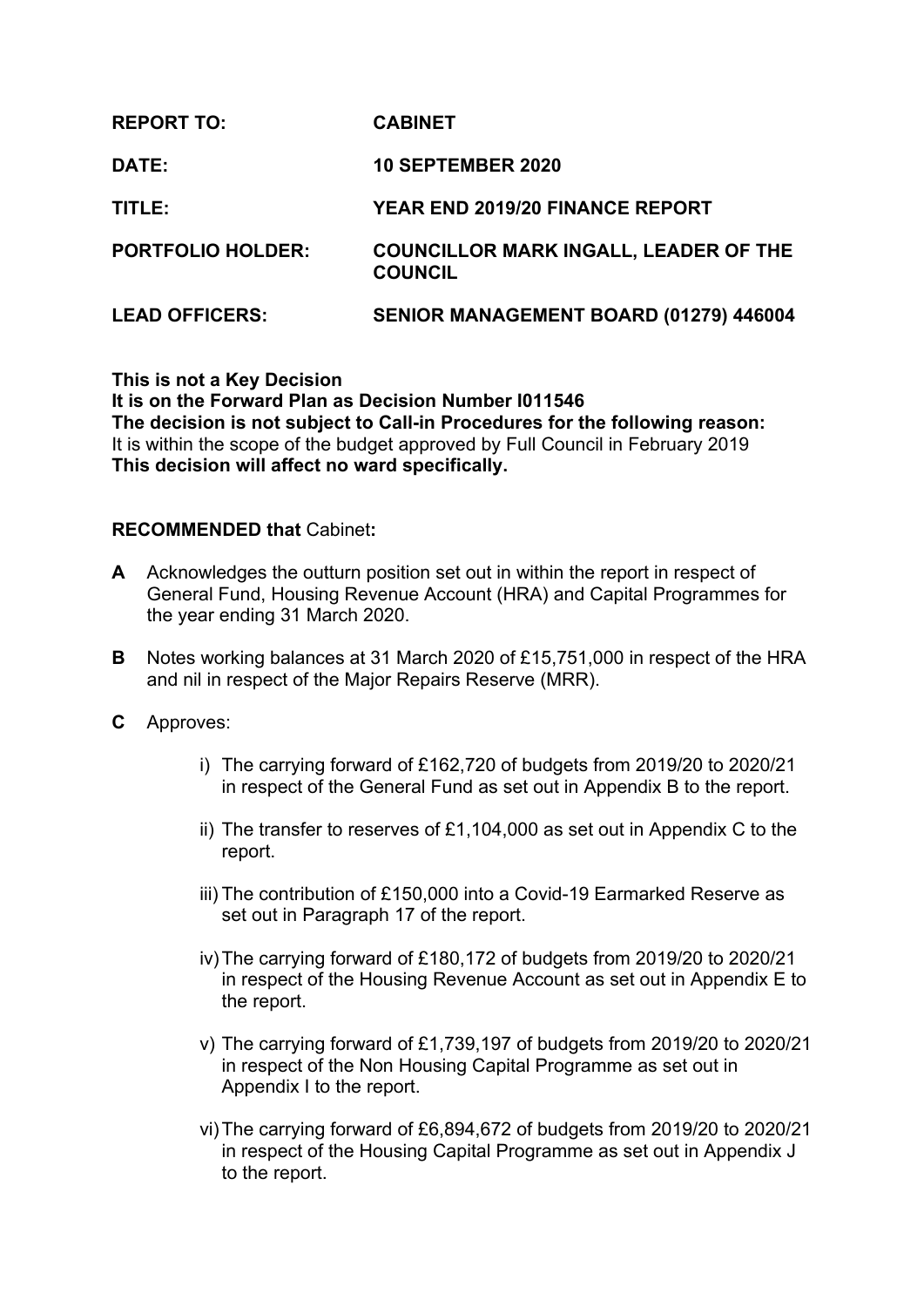## **REASON FOR DECISION**

- **A** To ensure that Cabinet reviews performance against the Council's approved General Fund, Housing Revenue Account and Capital budgets for 2019/20.
- **B** To seek approval for the recommendations set out in the report in relation to transfer to reserves (paragraphs 15 to 18) and carrying forward underspends to ensure that the resources remain to provide services or carry out works in 2019/20 (paragraph 14).
- **C** To note the application of the Council's MRR, highlighting its relationship with the Housing Capital Programme.
- **D** To approve the acquisition of properties up to the value of £12.6 million for inclusion in the Housing Revenue account to ensure that retained receipts are utilised for the provision of social housing.

# **BACKGROUND**

- 1. The closure of the Council's 2019/20 accounts was completed by 31 August 2020; and the draft Statement of Accounts (i.e. subject to audit) has been published on the Council's website. The closure of the accounts enables the final contribution to the General Fund Reserve to be calculated representing the variance between the approved budget and the actual income received and expenditure incurred delivering Council services during the year.
- 2. The closure of accounts also enables the final working balance on the Housing Revenue Account and the Major Repairs Reserve (MRR) to be calculated and reported.
- 3. Careful management of service budgets has once again ensured any in-year pressures that have arisen have been effectively managed within the overall service budgets wherever possible.

# **ISSUES/PROPOSALS**

## **General Fund**

- 4. A review of the 2019/20 financial year indicates that service controllable budgets have overspent by £841,000, or 1.55 per cent. After adjusting for the requested budget carry-forward items detailed in this report (totalling £162,720), and other non-controllable variations there is an underspend for the financial year of £23,000 or 0.04 per cent of the General Fund budget. The previous estimated position, based on December 2019 forecasts and agreed under Covid-19 delegations in April was for an overspend of £400,000, or 0.73 per cent.
- 5. Appendix A to this report summarises major budget variations across all service areas and non-controllable budgets.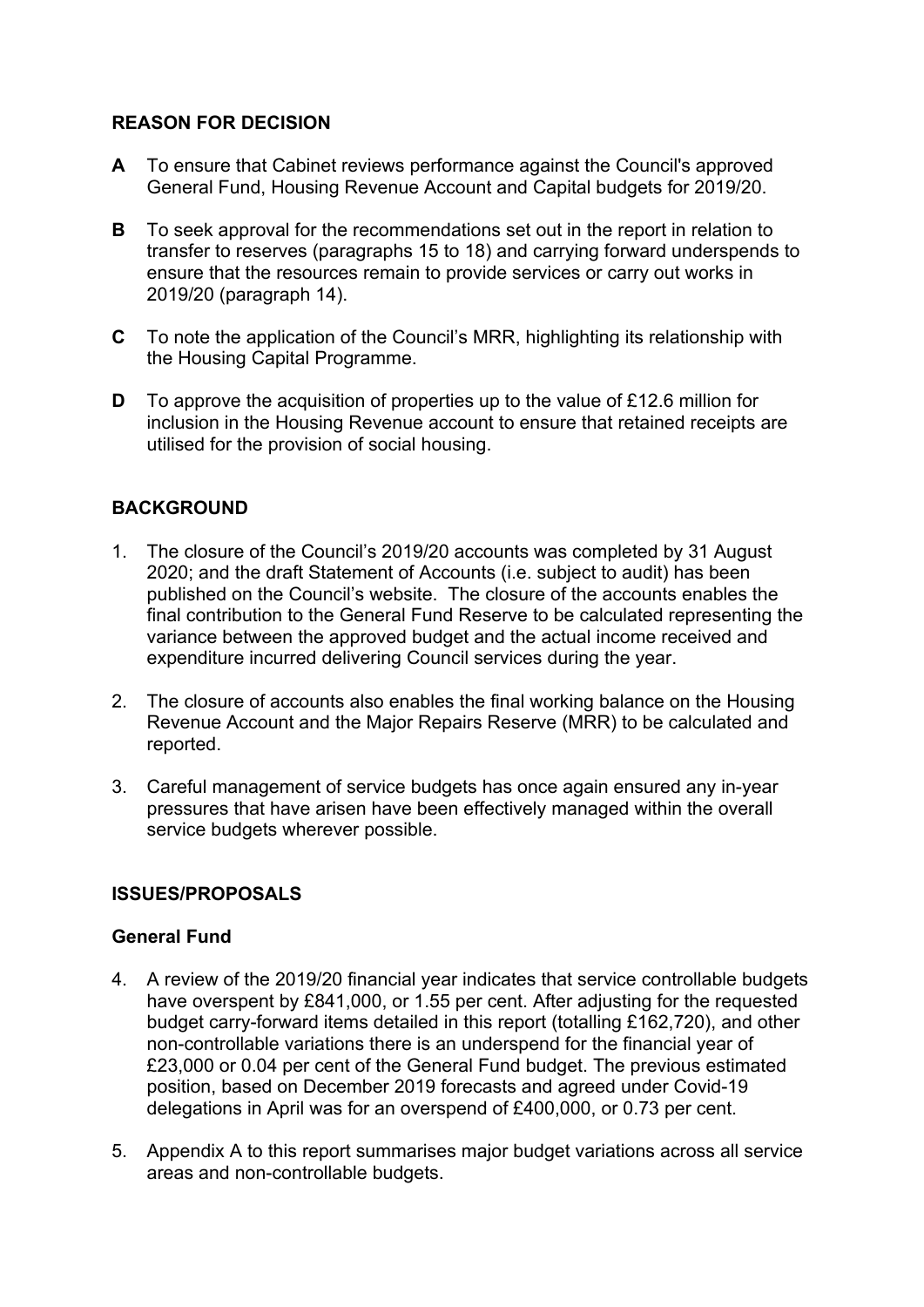6. The following table summarises the year-end financial position:

# **Table 1 – Summary of Year End Financial Position**

|                                                                | £'000  |
|----------------------------------------------------------------|--------|
| <b>Total Service Variations</b>                                | 841    |
| Windfall and non-controllable variations and reserve movements | -1.027 |
| Budget Carry Forward requests (Appendix B)                     | 163    |
| <b>Total General Fund outturn 2019/20</b>                      | $-23$  |

- 7. As in previous years, budgets have been carefully managed across all services to guard against expenditure pressures and offset income reductions.
- 8. Significant variations have been reported to Cabinet during the year. Key areas that have contributed to the reported outturn position include:
	- a) Additional income from business rates of £2.4 million;
	- b) Additional Government grant in respect of business rates reliefs of £1.1million;
	- c) Higher than budgeted returns from HTS £0.2 million;
	- d) Additional interest earned and reduced interest payments of £0.4 million; and
	- e) Additional transfers to earmarked reserves of £3.2 million.

# **General Fund Balance**

9. The position on the General Fund balance is:

## **Table 2 – General Fund Balance**

|                                                             | £ millions |
|-------------------------------------------------------------|------------|
| <b>General Fund closing balance 31 Mar 2019</b>             | 4.488      |
| Other one off funding requirements 2019/20 (Museum))        | $-0.100$   |
| 2018/19 budget Carry Forward Requests                       | $-0.138$   |
| <b>Effective General Fund closing Balance 31 March 2019</b> | 4.250      |
|                                                             |            |
| Service Variations 2019/20                                  | $-0.841$   |
| <b>Non Service Variations</b>                               | 1.027      |
| <b>Service Carry Forward Requests</b>                       | $-0.163$   |
| General Fund Closing Balance - 31 March 2020                | 4.273      |
|                                                             |            |
| Proposed Covid - 19 Reserve                                 | $-0.150$   |
| Final General Fund Closing Balance 31/3/19                  | 4.123      |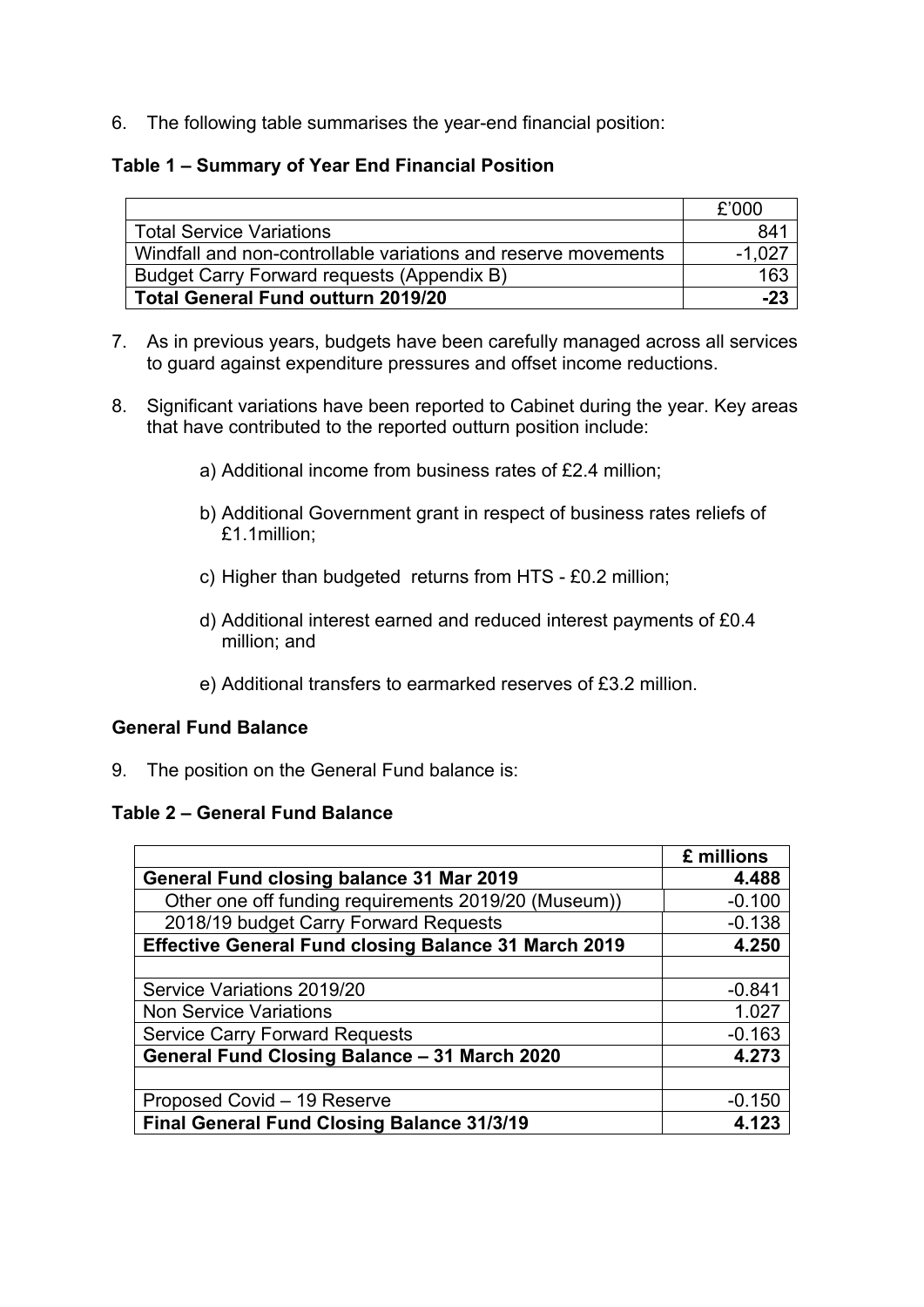- 10. After adjusting for proposals previously approved by the Council, the General Fund balance will move from an opening position of £4.488 million to £4.273 million at the year-end (as shown in the Council's draft Statement of Accounts).
- 11. Subject to the proposals set out within this report being approved the final General Fund Balance will stand at £4.123 million as shown in the table above.
- 12. As part of the 2020/21 budget setting process and as approved in the Medium Term Financial Strategy (MTFS), the minimum level for the General Fund Reserve balance over the life of the current MTFS is £2.5 million.
- 13. This level was set to ensure that the Council has adequate reserves given the financial uncertainty resulting from the Government's welfare reform, the Local Government Resource Review proposals and the impact of the on-going economic conditions in the medium term and more recently the local impacts of Covid-19. Subject to Cabinet decision, the forecast level for 2019/20 will be £1.623 million above the minimum recommended balance.
- 14. As part of the 2020/21 budget setting process a call on the General Fund will be made during 2020/21 of £1.6 million. This is to achieve pension fund contribution benefits of nearly £900,000 over the period 2020/21 - 2022/23 with contributions of £800,000 being made back to the reserve in both 2021/22 and 2022/23 leaving a nil impact on the reserve over the three year period. Once these transactions take place in 2020/21 the General Fund balance will be at or near to the recommended minimum level of £2.5million until the 2021/22 financial year.

# **Carry Forwards Affecting the General Fund Balance**

15. Cabinet is requested to approve the carry forward of 2019/20 budgets of £162,720. These have been reviewed by the Senior Management Board (SMB) and are detailed in Appendix B to this report. No funding is currently provided within the 2020/21 budget for the items identified and if the carry forwards are not approved it is unlikely that the work/ projects will be carried out.

# **Transfers to Reserves**

- 16. It is recommended that the net movement in reserves for 2019/20 of £1,104,000 as set out in Appendix C to the report is agreed.
- 17. In light of the Covid-19 pandemic which has emerged as a worldwide crisis since March 2020, it is also proposed that £150,000 is earmarked as a specific reserve. This is to enable the Council to have direct access to financial resources to aid, and support the work that will be undertaken during 2020/21 and future years in managing the local impacts and implementing its recovery strategies.

# **Housing Revenue Account**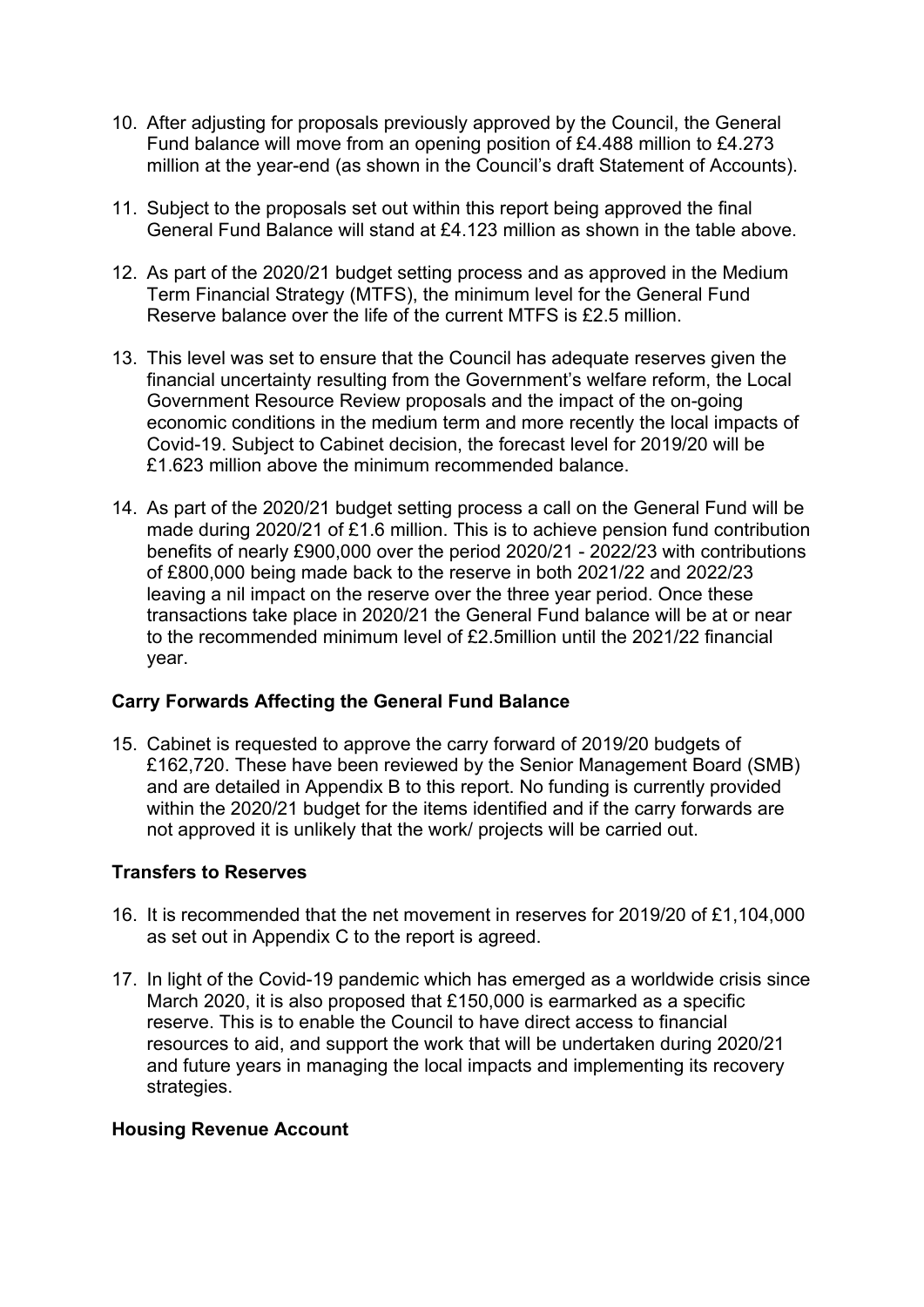18. Set out in Appendix D is the 2019/20 HRA outturn statement. It can be seen from the statement that there was an overall variance of £8.7 million which is mainly due to re-profiling in the Housing Capital Programme which has a direct impact on the HRA due to the variation this causes in the revenue contributions to support the capital spending. A detailed explanation for the re-profiling of the Capital Programme which is consistent with previous reports presented to Cabinet throughout the financial year can be found in Appendix F. In addition to capital variations impacting on the outturn position there were other revenue variations and the main issues driving these are set out below. The requested capital carry forwards in respect of Housing have been agreed by SMB and are presented at Appendix J to this report.

## **Operational Expenditure**

- 19. General Management underspend £0.636 million
	- a) During the year there was a major restructuring of Housing Asset Management roles, Technical Services and Property Management positions as a result of the cessation of the Savills's (UK) Ltd partnership. This has been planned over two years and it is anticipated that this will be completed in 2020/21. In addition there were some other vacancies in the Business Support Unit which proved quite difficult to fill.
- 20. Special management underspend £0.364 million
	- a) There were savings in electricity costs arising from adjustments to invoices in the previous period. These invoices were in respect of lighting in communal areas and the savings have been passed on to tenants by adjusting their weekly service charges.
	- b) Each year, support is given to tenants in temporary accommodation to move into secure tenancies once they are available. There has been less movement in 2019/20 and as a consequence this budget is underspent.
- 21. Repairs & Maintenance underspend £0.567 million
	- a) Payments to HTS are lower than anticipated due to the lockdown in March from the Covid-19 pandemic. HTS suspended all responsive and planned repairs on 23 March 2020 and only concentrated on emergency call outs to vulnerable people.
	- b) The repairs and maintenance estimates included a contribution of £181,000 to the insurance reserve. The reserve has been reviewed and similar to 2018/19, it has not been necessary to make a contribution this year.
	- c) There has been a saving in the costs of lift maintenance as a consequence of the lift refurbishment programme and expenditure on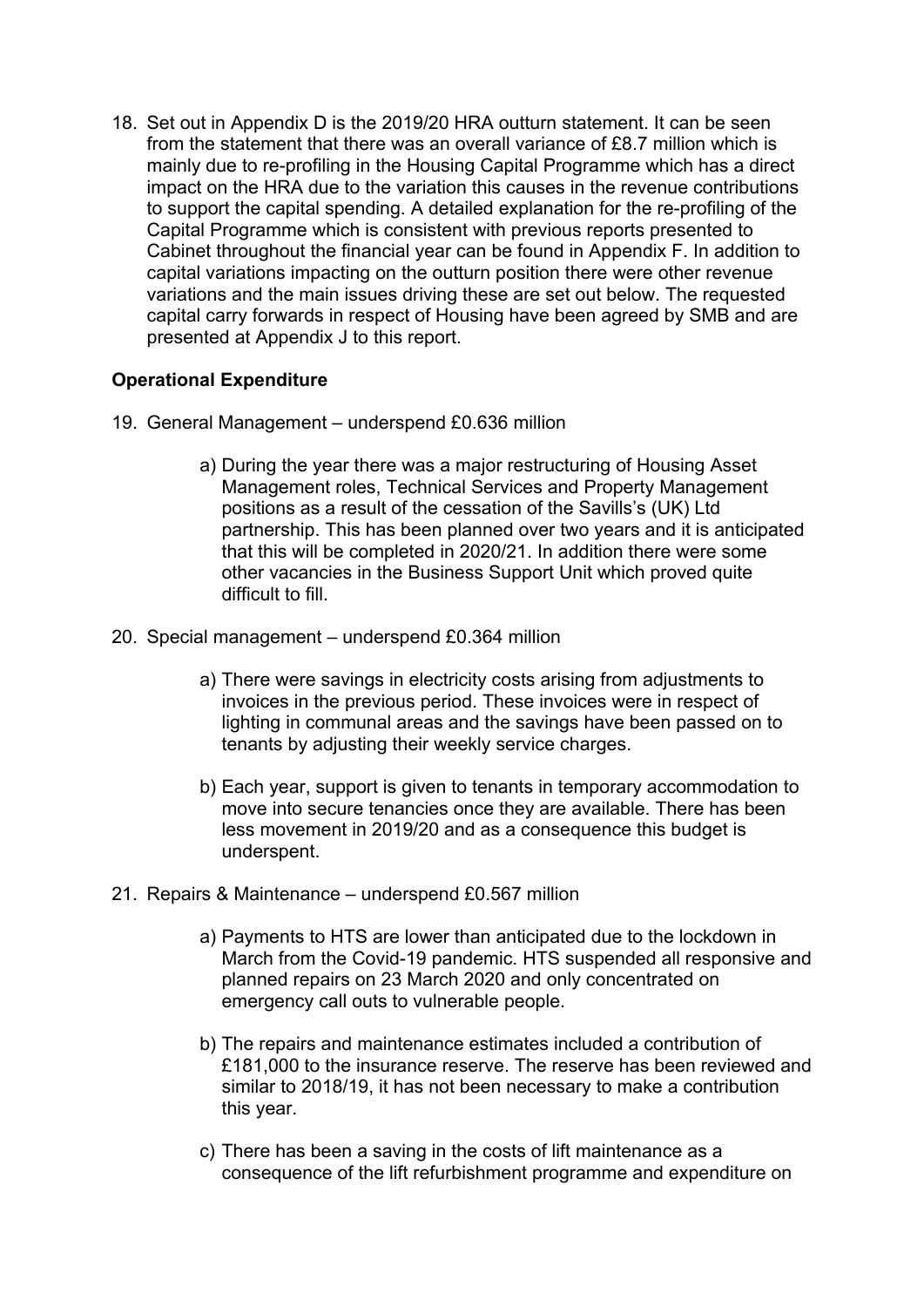water treatment works is lower than anticipated due to the lockdown in March.

- 22. Rent Arrears Impairment Allowance overspend £0.079 million
	- a) During the year, tenant rent arrears have increased by £125,000 and in line with the Council bad debt policy it has been necessary to increase the impairment allowance by £79,000 more than anticipated.

## **Non-Operational Expenditure**

- 23. Depreciation & Impairment Allowance £4.150 million
	- a) The provision for depreciation of HRA fixed assets (£10.6 million) has been calculated in line with Council policy. In accordance with proper resource accounting practices the provision for depreciation will be used to finance the capital programme through the major repairs reserve.
	- b) During the year HRA assets were revalued by the Council's valuers and property values were impaired in line with proper valuation practice. The additional impairment allowance is charged to the HRA but reversed out with an adjustment to the Capital Adjustment Account so there is no direct cost to the HRA.
- 24. Revenue contribution to Capital Expenditure underspent £9.2 million
	- a) Due to delays in the capital programme, there has been no to need to make a revenue contribution to finance the capital programme.

#### **Operational Income**

- 25. Dwelling Rents under budget £0.849 million
	- a) The actual dwelling rents are lower than anticipated because Right to Buy (RTB) sales were higher than budgeted .There were also some prior year adjustments following the reconciliation of the housing management system with the financial information system.
- 26. Charges for Services & Facilities under budget £0.613 million
	- a) Following the receipt of lower than anticipated electricity invoices from the supplier these reductions were passed on to the tenants and leaseholders resulting in a lower than anticipated income to the HRA.

#### **Non-Operational Income**

27. Interest Receivable - over budget £0.092 million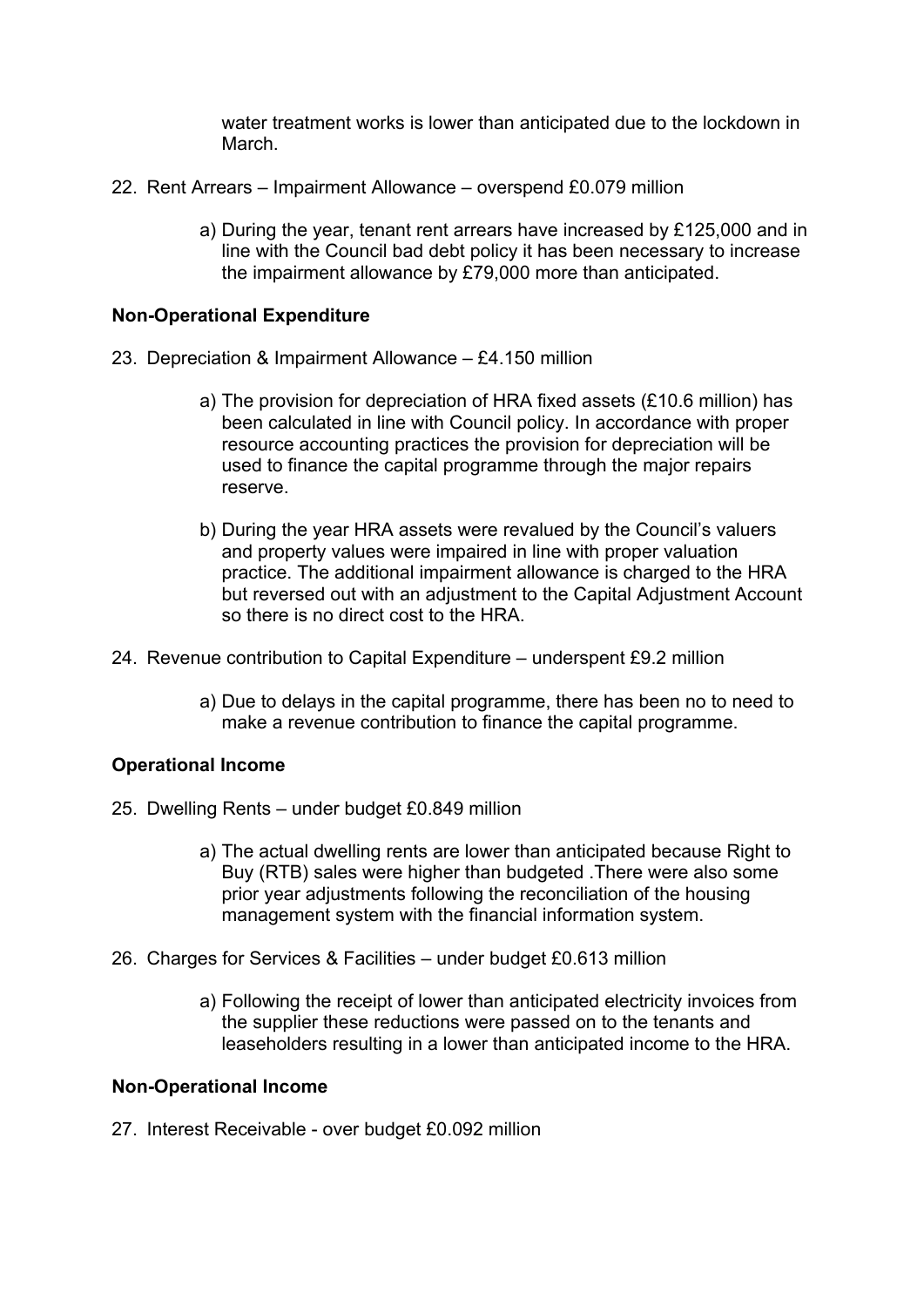a) Higher than anticipated general HRA balances has resulted in additional Item 8 interest being credited to the HRA.

## **HRA General Balances**

28. The HRA outturn statement in Appendix D shows an overall surplus of £2,02million. The movement in HRA balances can be summarised as follows:

## **Table 3 – HRA General Working Balances**

| <b>HRA - General Working Balances</b> |                                   |         |  |
|---------------------------------------|-----------------------------------|---------|--|
|                                       | <b>HOUSING REVENUE ACCOUNT</b>    |         |  |
| 2018/19                               |                                   | 2019/20 |  |
| £,000                                 | <b>Narrative</b>                  | £,000   |  |
|                                       | 14,104 Balance as 1st April       | 13,731  |  |
|                                       | (373) Surplus /(Deficit) for year | 2,020   |  |
|                                       | 13,731 Balance as at 31st March   | 15,751  |  |

## **Major Repairs Reserve**

29. Under the Accounts and Audit Regulations 2015, councils have to keep a Major Repairs Reserve (MRR) which controls an element of the capital resources required to be used to finance HRA capital expenditure. The movement on the reserve can be summarised as follows:

## **Table 4 – Summary of Major Repairs Reserve**

| <b>Summary of Major Repairs Reserve</b> |                |                  |                  |                |
|-----------------------------------------|----------------|------------------|------------------|----------------|
|                                         | <b>Balance</b> | <b>Transfers</b> | <b>Transfers</b> | <b>Balance</b> |
|                                         | as at          | Тο               | <b>From</b>      | as at          |
| <b>Name of Reserve</b>                  | 31 March 2019  | Reserve          | <b>Reserve</b>   | 31 March 2020  |
|                                         |                |                  |                  |                |
| Major Repairs Reserve                   |                | 10,624,425       | (10, 624, 425)   |                |

## **HRA Capital Receipts**

- 30. Retained Right to Buy Receipts (RTB)
	- a) In 2014 the Council signed an agreement with the Ministry of Housing, Communities and Local Government (MHCLG) to retain RTB receipts for the one for one replacement of affordable housing. Set out in table 5 is a quarterly analysis of the retained right to buy receipts retained by the Council.
	- b) The accumulation of retained RTB receipt can be summarised as follows: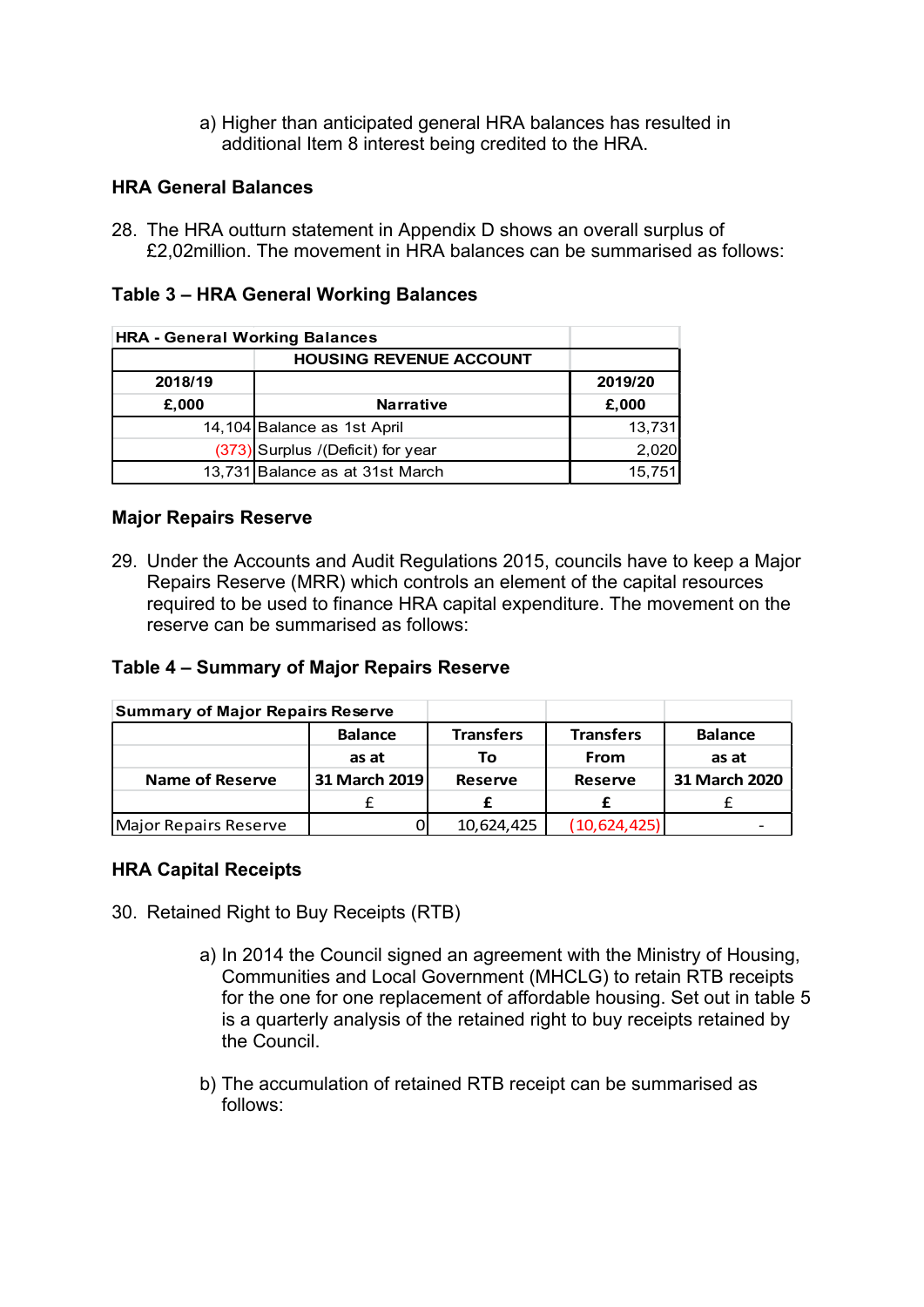|         |         | <b>Retained Right to Buy Receipts</b>               |           |          |           |
|---------|---------|-----------------------------------------------------|-----------|----------|-----------|
| Year    | Quarter | Balance Broug Receipts Re Receipts U Balance Carric |           |          |           |
|         |         | £                                                   | £         | £        | £         |
| 2017/18 | Qtr 2   | 0                                                   | 1,005,654 | $\Omega$ | 1,005,654 |
| 2017/18 | Qtr 3   | 1,005,654                                           | 1,226,277 | 0        | 2,231,932 |
| 2017/18 | Qtr 4   | 2,231,932                                           | 1,553,847 | 0        | 3,785,779 |
|         |         |                                                     |           |          |           |
| 2018/19 | Qtr 1   | 3,785,779                                           | 0         | 0        | 3,785,779 |
| 2018/19 | Qtr 2   | 3,785,779                                           | 0         | 0        | 3,785,779 |
| 2018/19 | Qtr 3   | 3,785,779                                           | 0         | 0        | 3,785,779 |
| 2018/19 | Qtr 4   | 3,785,779                                           | 0         | 45,741   | 3,740,038 |
|         |         |                                                     |           |          |           |
| 2019/20 | Qtr 1   | 3,740,038                                           | 1,900,339 | 33,866   | 5,606,510 |
| 2019/20 | Qtr 2   | 5,606,510                                           | 553,213   | 62,432   | 6,097,291 |
| 2019/20 | Qtr 3   | 6,097,291                                           | 1,181,154 | 42,028   | 7,236,417 |
| 2019/20 | Qtr 4   | 7,236,417                                           | 1,844,361 | 68,393   | 9,012,385 |

# **Table 5 – Retained Right to Buy Receipts**

- c) It can be seen from Table 5 that as at 31 March 2020 the Council is holding £9 million in retained RTB receipts for the one for one replacement of affordable housing. Under the current regulations the Council can only finance 30 per cent of the total cost of the project from retained receipts and there is a three year time limit before the receipts have to be repaid to MHCLG.
- d) Given the current re-profiling of the HRA capital programme set out elsewhere in this report there is a real risk that these receipts will have to be repaid plus interest at four per cent above base rate (4.1 per cent) compounded quarterly.
- e) The receipts retained in Quarter 2 of 2017/18 are due for repayment by 31 October 2020. Due to the delays caused by Covid-19, the MHCLG have relaxed the rules and allowed the Council to delay repayment by three months However, unless we use £3.74 million by 31 March 2021 it will have to be repaid.
- f) In order to utilise the receipts as 30 per cent contribution the Council will have to spend a total of £12.6 million. It will not now be possible to use these receipts for the purpose of construction of council housing in the very short timescales allowed by the Government and therefore it is proposed to acquire up to 45 three bedroom houses via the open market at an average cost of £280,000 per dwelling during the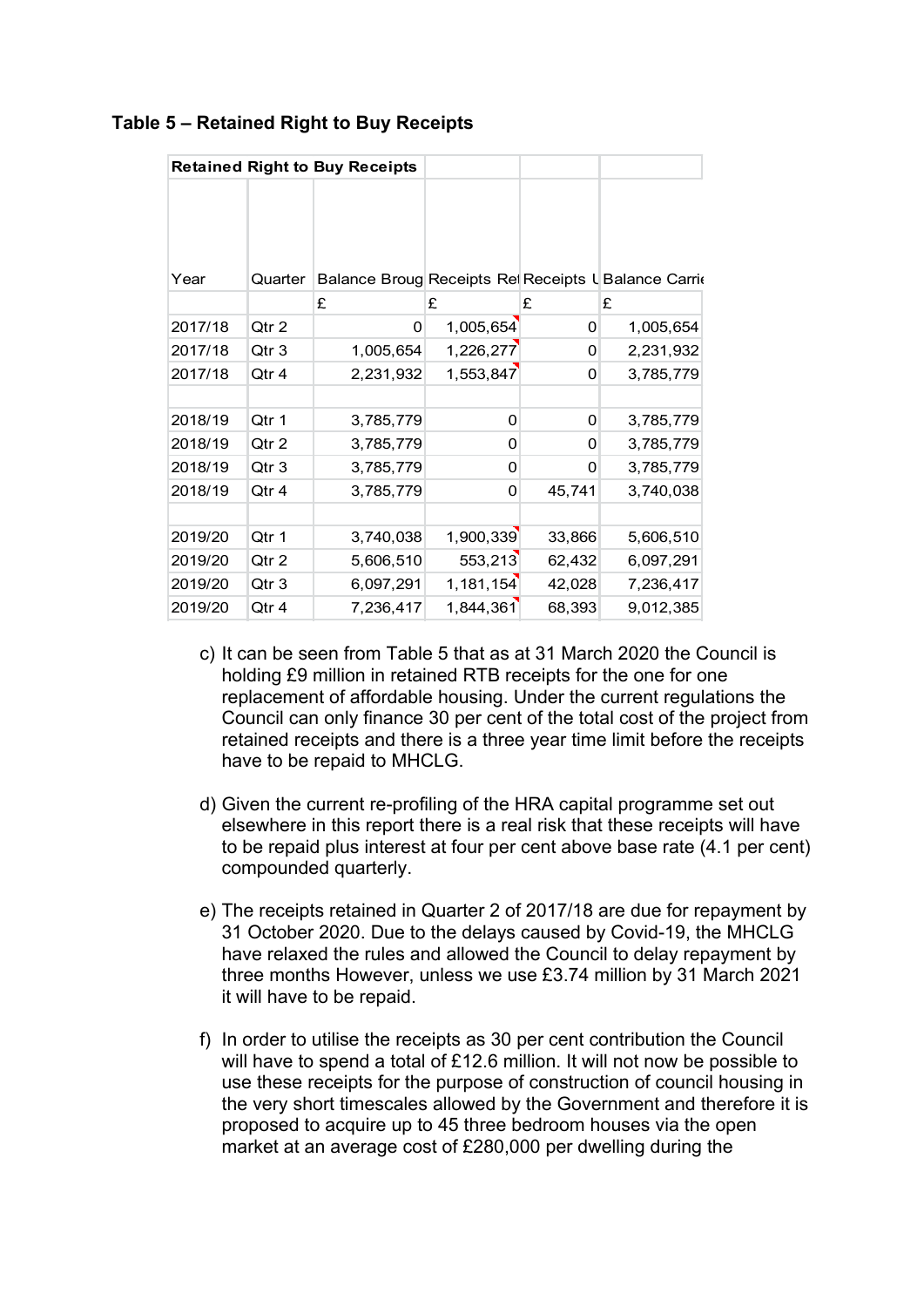remainder of the 2020/21 financial year to add to the HRA housing stock.

- 31. Other HRA Capital Receipts £0.21million
	- a) In addition to the retained RTB receipts, the HRA has £0.21 million in other capital receipts. There is no restriction on the use of these receipts.

## **Capital – Non Housing**

32. The approved Non Housing Capital Programme totalled £19,686,000 including major works at the Enterprise Zone. Table 6 below details the current Non Housing Capital Programme at the end of the 2019/20 financial year :

**Table 6 – 2019/20 Year End Non Housing Capital Programme**

|                                      | £000s      |
|--------------------------------------|------------|
| 2019-20 Capital Programme Budget     | 19,686     |
| Reprofile of Enterprise Zone - Modus | $(-)6,699$ |
| Carry Overs Approved at Period 6     | $(-)1,434$ |
| Carry Overs Approved at Year End     | $(-)1,739$ |
| Grant Funded (POD/GAF) Schemes       | 295        |
| <b>Revised Budget</b>                | 10,109     |
| 2019-20 Outturn                      | 9,985      |
| <b>Capital Programme Underspend</b>  | 124        |

- 33. Cabinet is requested to approve the carry forward of 2019/20 capital budgets totalling £1.739 million as detailed in Appendix H to this report. The requests have been reviewed by SMB and are detailed and are supported as a result of the review. No funding is currently provided within the 2020/21 budget for the items identified and if the carry forwards are not approved it is unlikely that the work/ projects will be carried out or other schemes will be reduced or will not be undertaken to enable part completed schemes to be finished in the new financial year.
- 34. The outturn position for the non-housing capital programme is detailed at Appendix I and shows the final capital spend of £9,985,000. When compared to the revised budget (after carry overs) the variation against the approved programme is £124,000.

## **IMPLICATIONS**

**Environment and Planning (Includes Sustainability)** As contained in the report. **Author: Andrew Bramidge, Head of Environment and Planning**